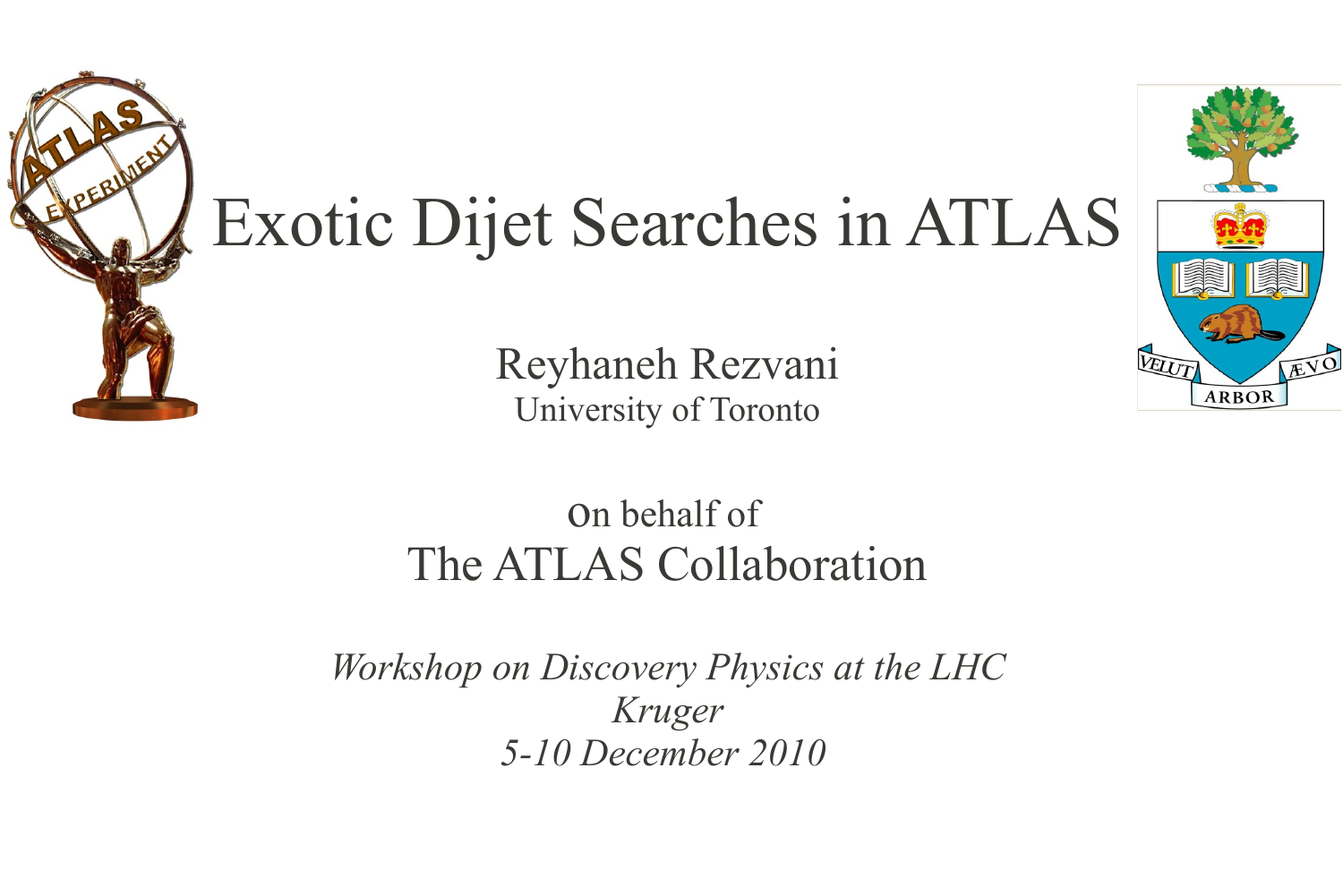# Introduction

- Dijet events in the Standard Model (SM) are well described by perturbative QCD.
- However, many new physics scenarios predicting excess of dijet events over SM, can be studied *at the energy regime provided by the LHC;*
	- **Compositeness** (exemplifying quark substructure)  $\rightarrow$  this talk
	- Extended Technicolour models
	- Chiral colour models (axigluons)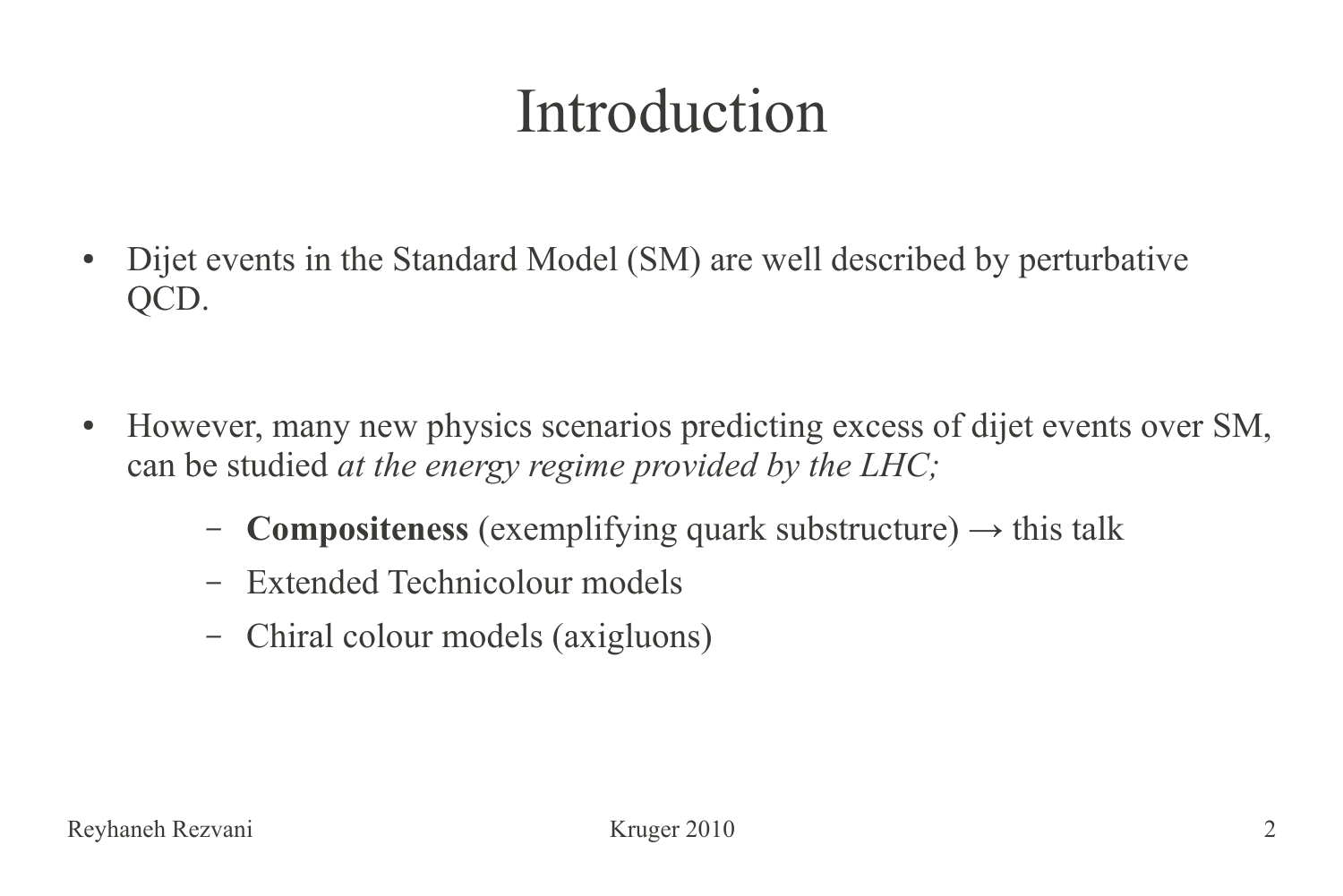#### Compositeness; excited quark decays (first part of the talk)

- Quarks may not be fundamental, but with substructure (preons)
- The substructures are visible above a compositeness scale  $\Lambda$ , below which quarks appear point-like
- If  $\Lambda$  is sufficiently low, narrow resonant states of excited quarks could be produced at the LHC energies.



Reyhaneh Rezvani Kruger 2010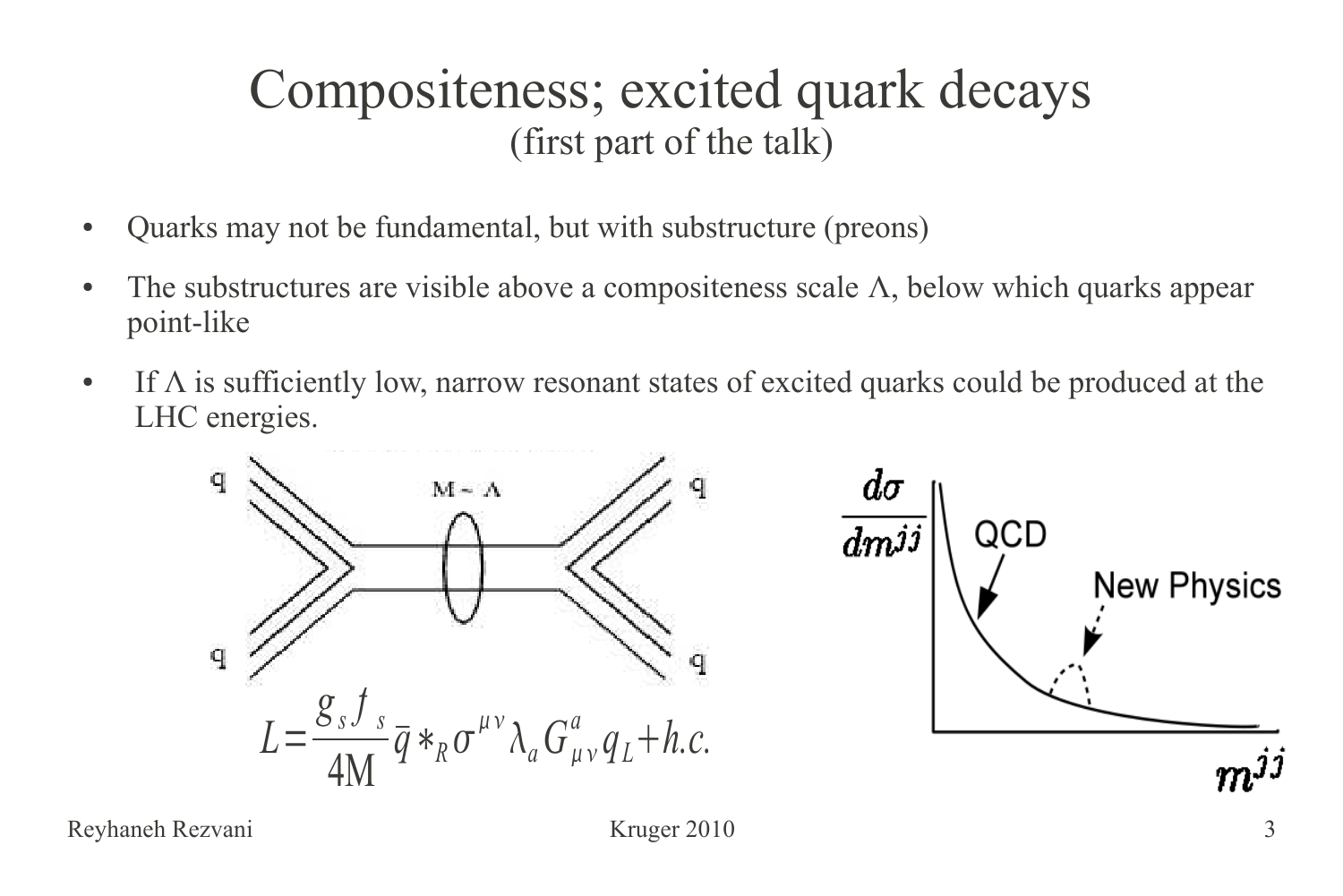#### Compositeness; quark contact interactions (second part of the talk)

• If  $\Lambda$  is much larger than the centre of mass energy of the colliding partons, the manifestation of compositeness will be an effective 4-fermion contact interaction

$$
L_{qqqq}(\Lambda) = \frac{\xi g^2}{2 \Lambda_q^2} \bar{\Psi}_q^L \gamma^\mu \Psi_q^L \bar{\Psi}_q^L \gamma^\mu \Psi_q^L, g/4\pi = 1, \eta = +1
$$

$$
\begin{matrix} \mathbf{q} & \\ \mathbf{q} & \\ \mathbf{q} & \\ \mathbf{q} & \\ \mathbf{q} & \\ \mathbf{q} & \\ \mathbf{q} & \\ \mathbf{q} & \\ \mathbf{q} & \\ \mathbf{q} & \\ \mathbf{q} & \\ \mathbf{q} & \\ \mathbf{q} & \\ \mathbf{q} & \\ \mathbf{q} & \\ \mathbf{q} & \\ \mathbf{q} & \\ \mathbf{q} & \\ \mathbf{q} & \\ \mathbf{q} & \\ \mathbf{q} & \\ \mathbf{q} & \\ \mathbf{q} & \\ \mathbf{q} & \\ \mathbf{q} & \\ \mathbf{q} & \\ \mathbf{q} & \\ \mathbf{q} & \\ \mathbf{q} & \\ \mathbf{q} & \\ \mathbf{q} & \\ \mathbf{q} & \\ \mathbf{q} & \\ \mathbf{q} & \\ \mathbf{q} & \\ \mathbf{q} & \\ \mathbf{q} & \\ \mathbf{q} & \\ \mathbf{q} & \\ \mathbf{q} & \\ \mathbf{q} & \\ \mathbf{q} & \\ \mathbf{q} & \\ \mathbf{q} & \\ \mathbf{q} & \\ \mathbf{q} & \\ \mathbf{q} & \\ \mathbf{q} & \\ \mathbf{q} & \\ \mathbf{q} & \\ \mathbf{q} & \\ \mathbf{q} & \\ \mathbf{q} & \\ \mathbf{q} & \\ \mathbf{q} & \\ \mathbf{q} & \\ \mathbf{q} & \\ \mathbf{q} & \\ \mathbf{q} & \\ \mathbf{q} & \\ \mathbf{q} & \\ \mathbf{q} & \\ \mathbf{q} & \\ \mathbf{q} & \\ \mathbf{q} & \\ \mathbf{q} & \\ \mathbf{q} & \\ \mathbf{q} & \\ \mathbf{q} & \\ \mathbf{q} & \\ \mathbf{q} & \\ \mathbf{q} & \\ \mathbf{q} & \\ \mathbf{q} & \\ \mathbf{q} & \\ \mathbf{q
$$

• New processes produce more central activity than QCD <u>and increase in the centrality</u> *ratio R<sub>c</sub>* above some dijet mass threshold ;

- $R_c$ ; ratio of dijet events with the 2 highest pt jets both in the central region(  $|\eta|$  < 0.7) to those with the 2 highest pt jets in the non-central region(  $0.7 < |\eta| < 1.3$ ).
- The Jet Energy Scale (JES) is uniform to within 1% in the region  $|\eta|$  < 1.3.

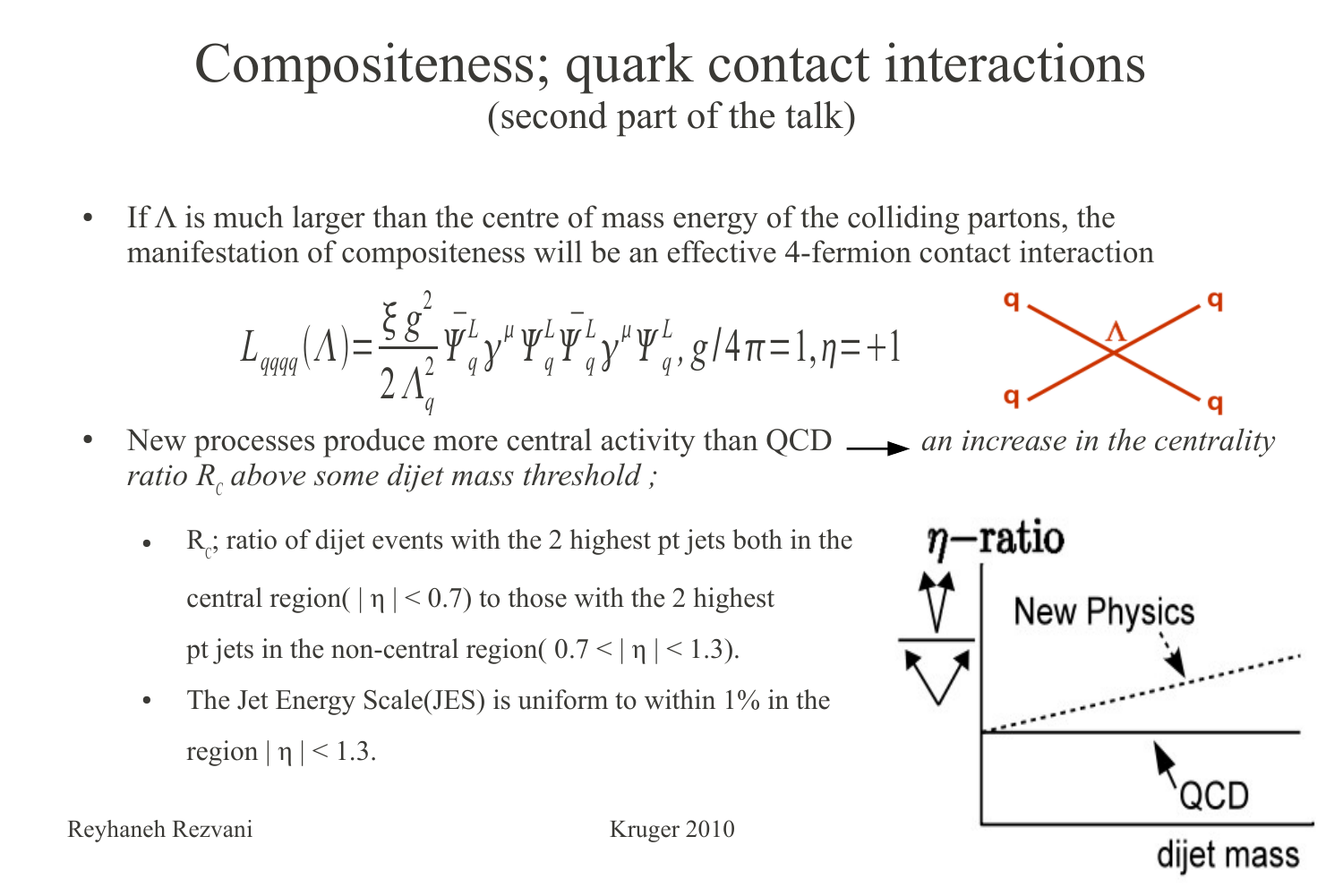#### **Observables**

- First part: Dijet Resonance searches with 3.1 pb<sup>-1</sup> of 7 TeV LHC data;
	- With the dijet invariant mass as the observable:

$$
m_{jj} = \sqrt{(E_1 + E_2)^2 - (\vec{p}_1 + \vec{p}_2)^2}
$$

- Second part: Quark contact interactions searches with 3.1 pb<sup>-1</sup> of 7 TeV LHC data;
	- With the dijet  $\eta$ -ratio  $R_c$  as the observable:

$$
R_C = \frac{N(|\eta_{1,2}|<0.7)}{N(0.7<|\eta_{1,2}|<1.3)}, N: number\ of\ events
$$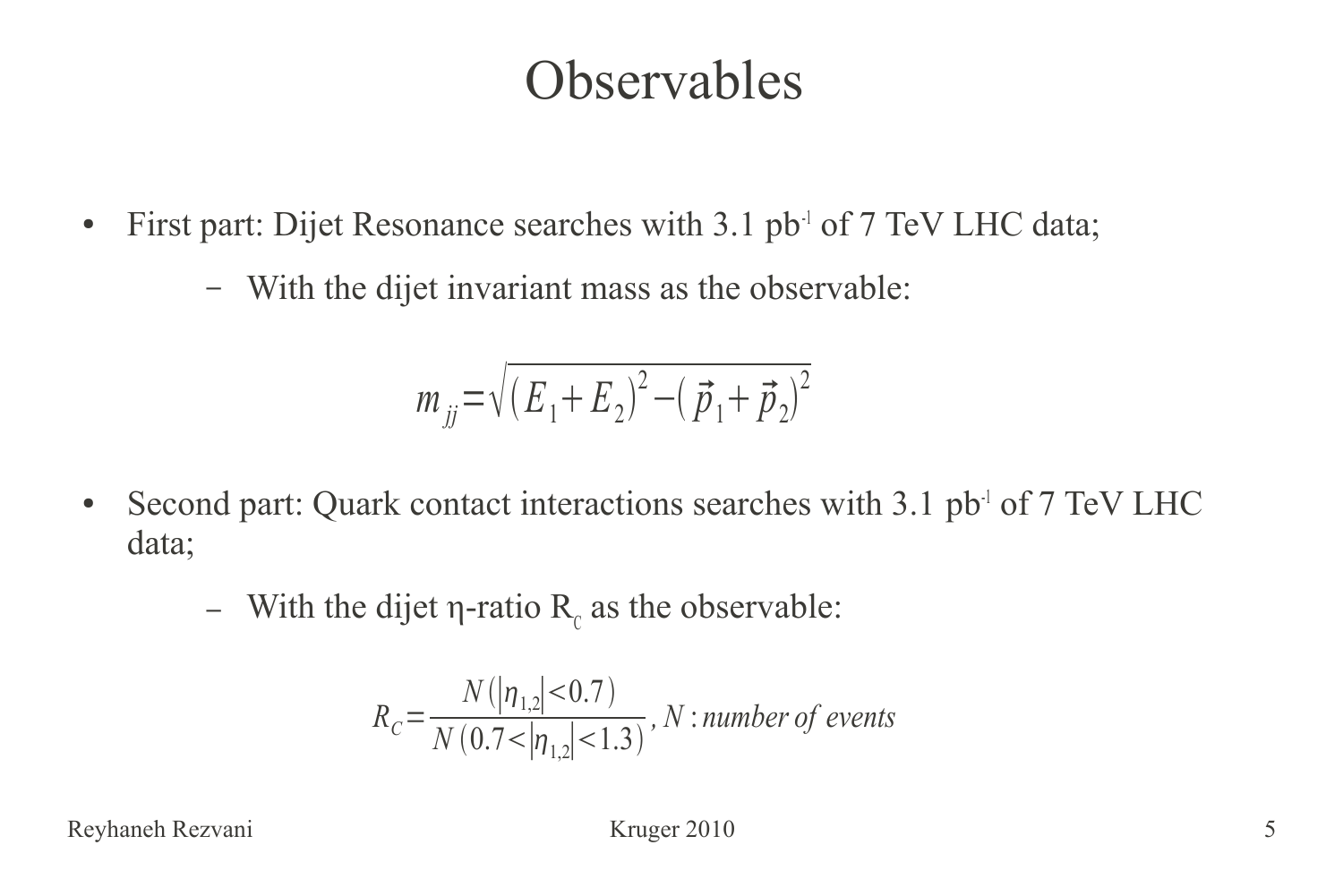## Dijet Resonance Searches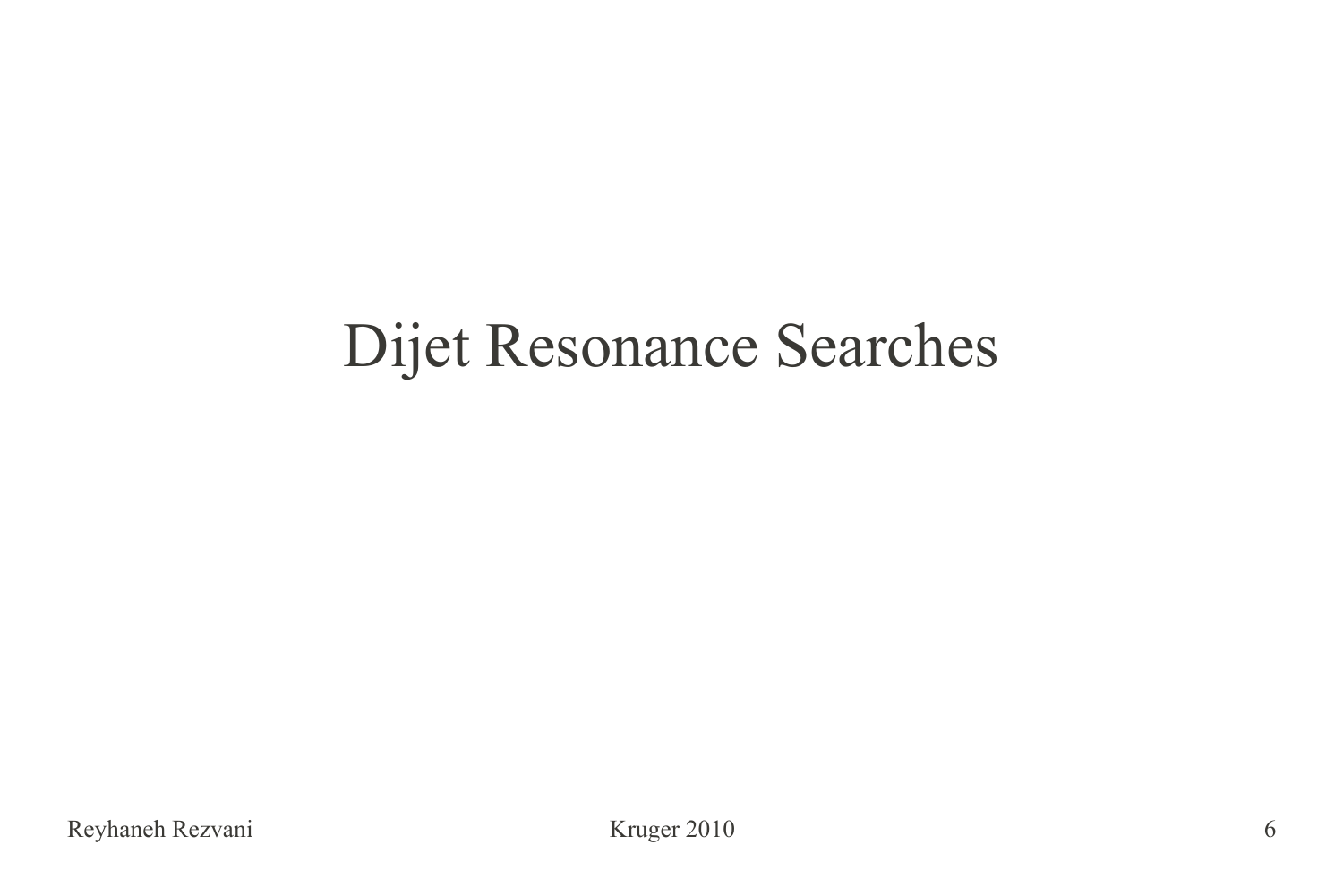#### $Event Selection$

*Jet algorithm: AntiK, with a radius parameter*  $R = 0.6$ *Input to jet finding: Topological Clusters Jet Calibration: p<sup>t</sup> - η dependent calibration factors based on Monte Carlo*

- Events with at least 2 jets with:
	- Leading jet  $p_T > 150$  GeV,  $2^{\text{nd}}$  jet  $p_T > 30$  GeV
	- $|\eta_{12}|$  < 2.5 (except 1.3 <  $|\eta|$  < 1.8 ) &  $|\Delta \eta_{12}|$  < 1.3, for the 2 leading jets
		- By optimising the signal from q\* decay compared to the SM QCD background.
- Veto on events with a poorly measured jet above 15 GeV
- Apply the standard event quality cuts (Back Up)

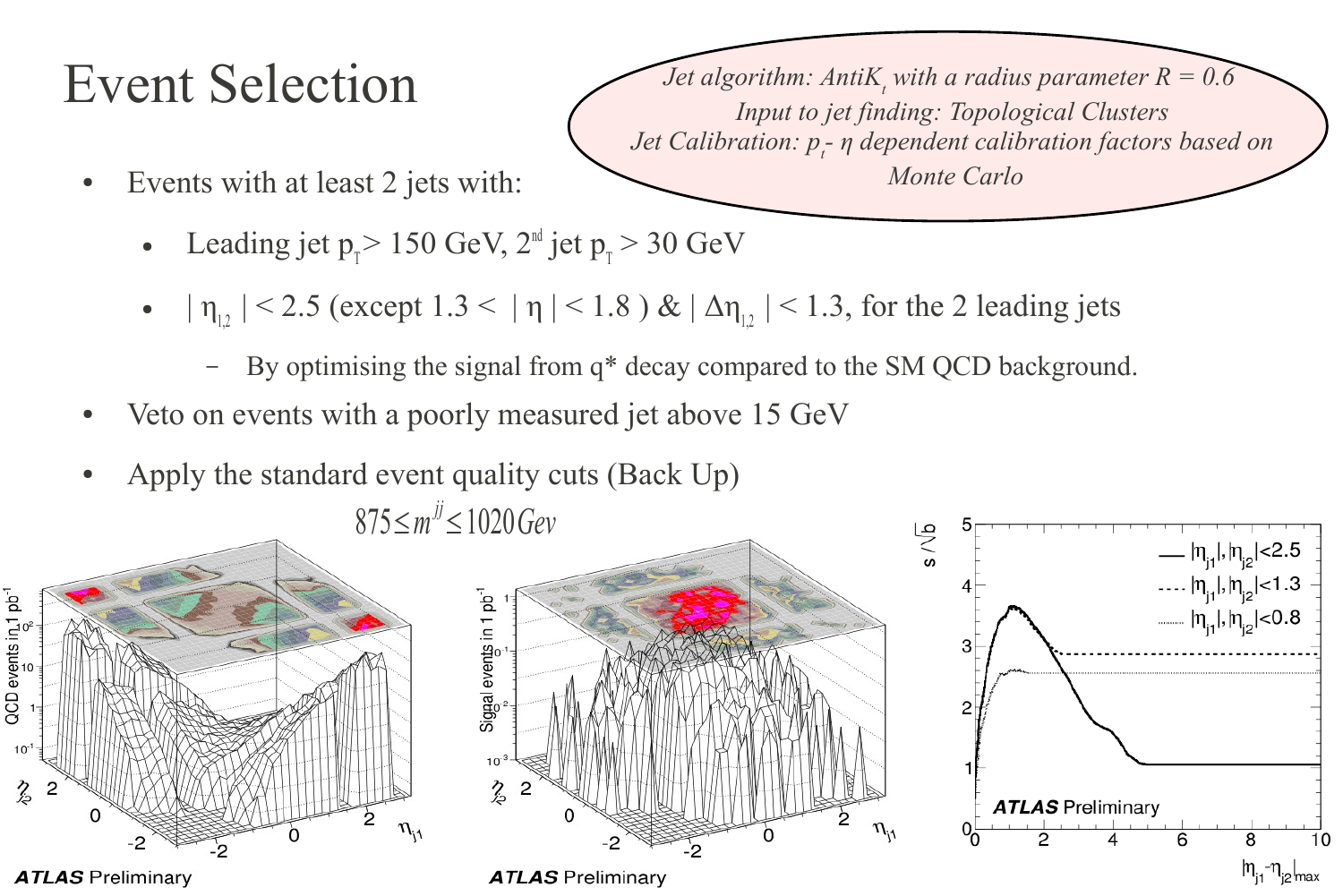# Background Determination

• The QCD background shape is determined by fitting this smooth  $&$ monotonically decreasing function to *data*:

$$
f(x)=p_1(1-x)^{p_2}x^{p_3+p_4\ln x}, x \equiv m^{jj}/\sqrt{s}
$$
\n(1)  
\n
$$
\sum_{\substack{10^{\circ} \\ \text{sum }_{10} \\ \text{sum }_{21} \\ \text{sum }_{10} \\ \text{sum }_{22} \\ \text{sum }_{23} \\ \text{sum }_{24} \\ \text{sum }_{25} \\ \text{sum }_{25} \\ \text{sum }_{25} \\ \text{sum }_{25} \\ \text{sum }_{25} \\ \text{sum }_{25} \\ \text{sum }_{25} \\ \text{sum }_{25} \\ \text{sum }_{25} \\ \text{sum }_{25} \\ \text{sum }_{25} \\ \text{sum }_{25} \\ \text{sum }_{25} \\ \text{sum }_{25} \\ \text{sum }_{25} \\ \text{sum }_{25} \\ \text{sum }_{25} \\ \text{sum }_{25} \\ \text{sum }_{25} \\ \text{sum }_{25} \\ \text{sum }_{25} \\ \text{sum }_{25} \\ \text{sum }_{25} \\ \text{sum }_{25} \\ \text{sum }_{25} \\ \text{sum }_{25} \\ \text{sum }_{25} \\ \text{sum }_{25} \\ \text{sum }_{25} \\ \text{sum }_{25} \\ \text{sum }_{25} \\ \text{sum }_{25} \\ \text{sum }_{25} \\ \text{sum }_{25} \\ \text{sum }_{25} \\ \text{sum }_{25} \\ \text{sum }_{25} \\ \text{sum }_{25} \\ \text{sum }_{25} \\ \text{sum }_{25} \\ \text{sum }_{25} \\ \text{sum }_{25} \\ \text{sum }_{25} \\ \text{sum }_{25} \\ \text{sum }_{25} \\ \text{sum }_{25} \\ \text{sum }_{25} \\ \text{sum }_{25} \\ \text{sum }_{25} \\ \text{sum }_{25} \\ \text{sum }_{25} \\ \text{sum }_{25} \\ \text{sum }_{25} \\ \text{sum }_{25} \\ \text{sum }_{25} \\ \text{sum }_{25} \\ \text{sum }_{25} \\ \text{sum }_{25} \\ \text{sum }_{25} \\ \text{sum }_{25} \\ \text{sum }_{25} \\ \text{sum }_{25} \\ \text{sum }_{25} \\ \text{
$$

Reyhaneh Rezvani Kruger 2010 **8**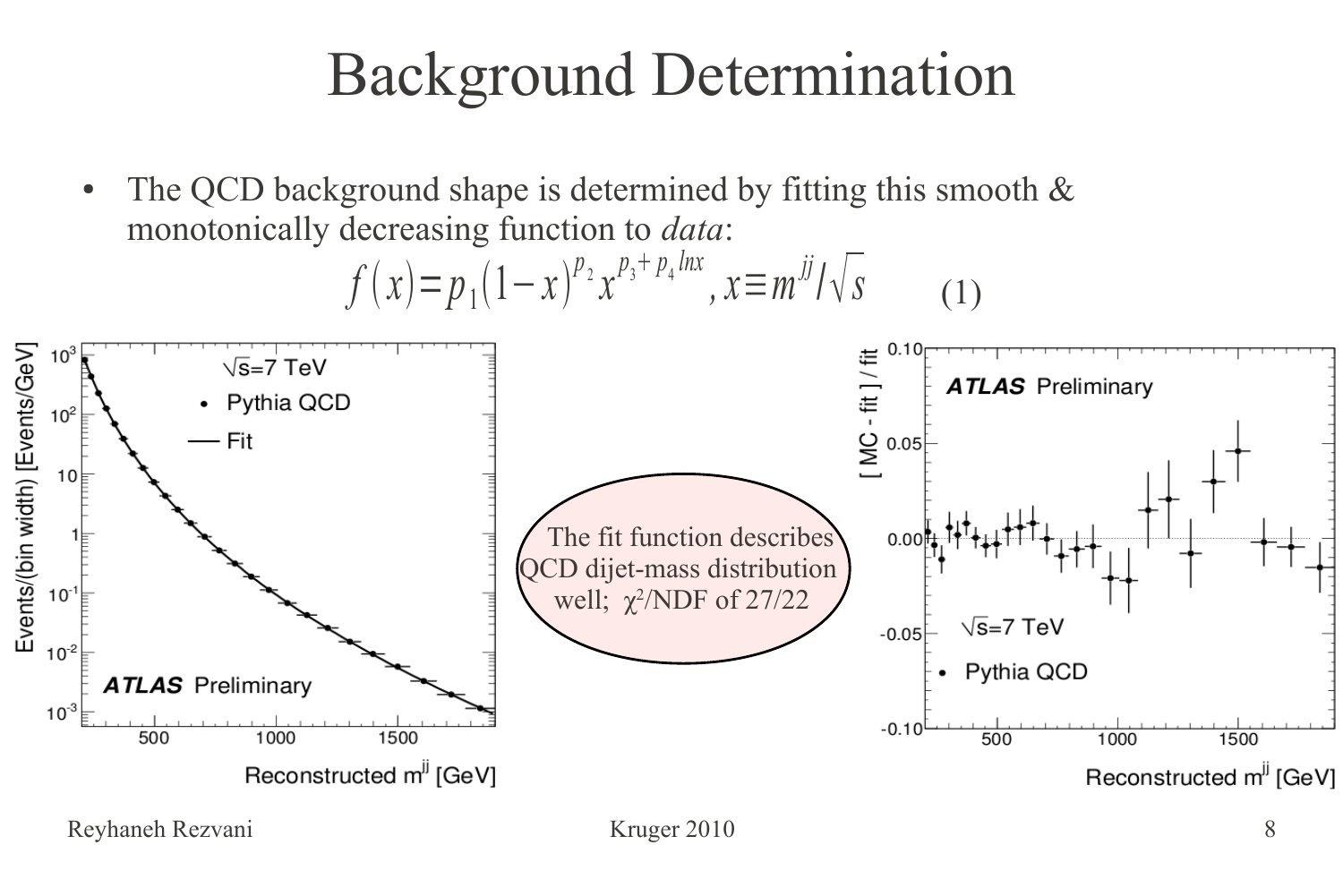## Search for a Shape Difference

- Consistency between data and background is checked using an array of statistical tests, sensitive to bumpy structures and overall disagreement.
- Large p-values of "data being described by SM prediction", from all the tests were obtained

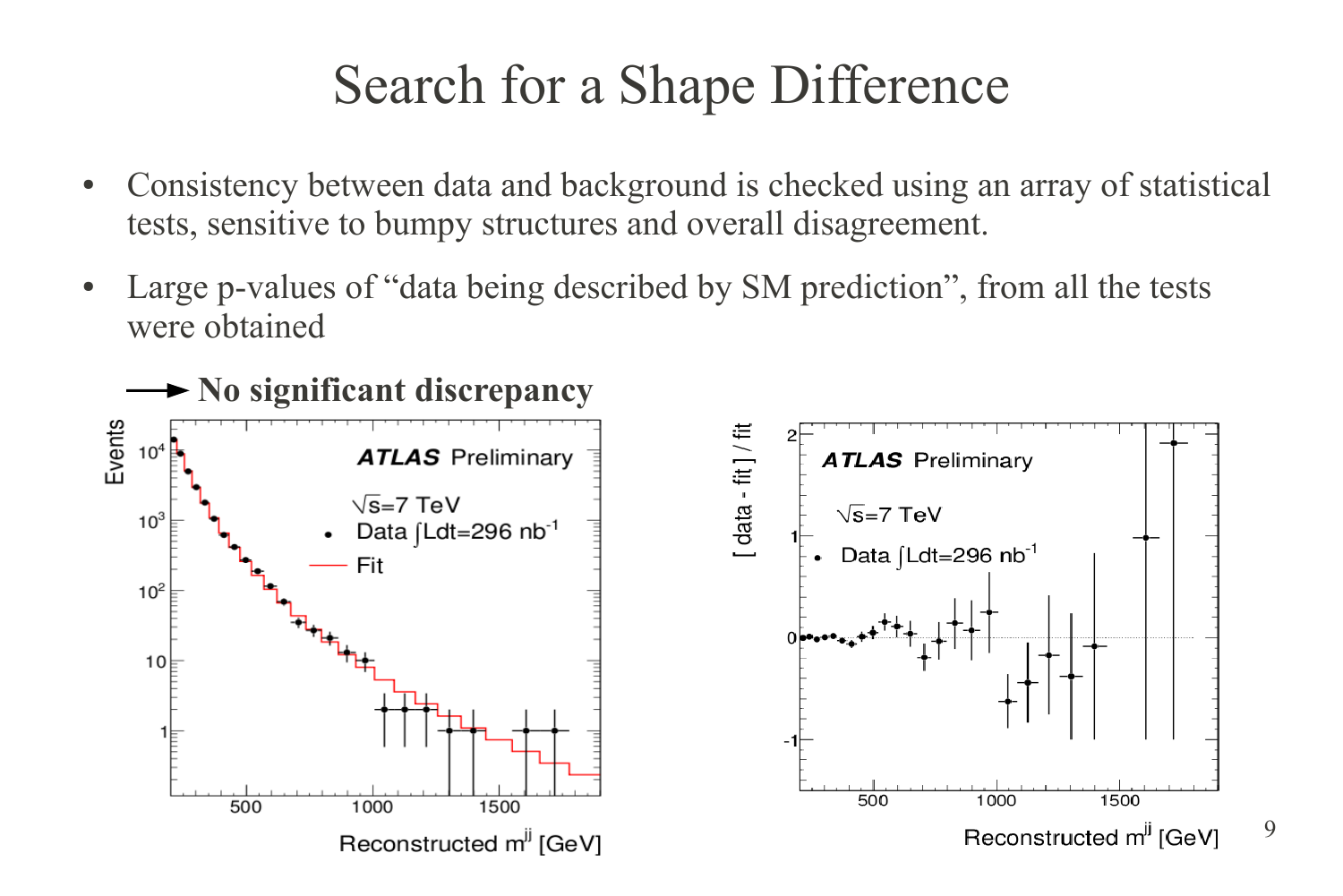#### Set Limits on the q\* mass

- A Bayesian approach to set 95% confidence level upper limits on  $\sigma$ . A (cross-section  $*$ Detector Acceptance)
	- A flat prior in the signal yield is assumed.
	- Systematic uncertainties considered as nuisance parameters in the calculation of the likelihood
- *Data-driven* normalisation of the background;
	- A simultaneous fit of background (eq1) and signal to data.



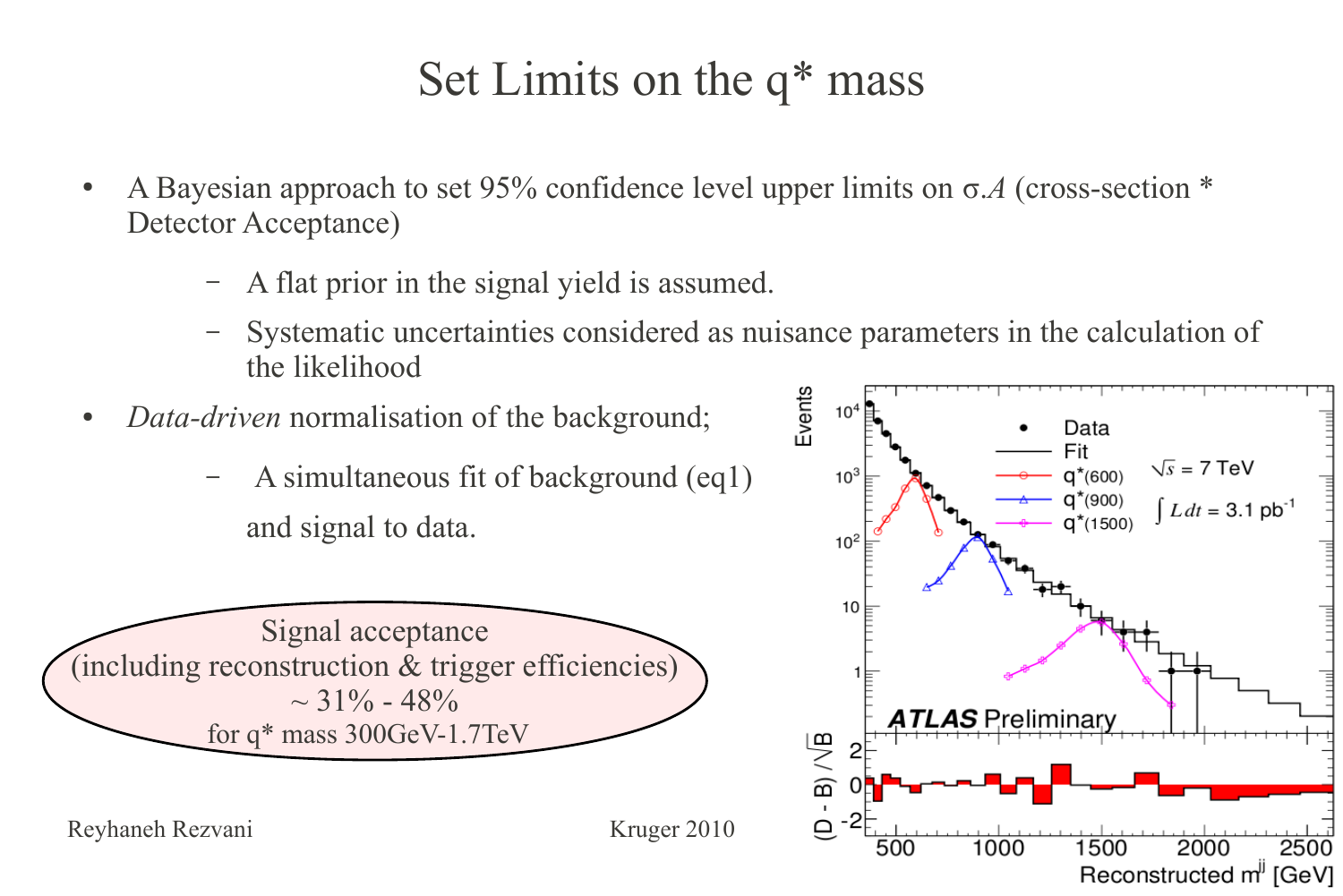#### Dominant Sources of Systematic Uncertainties

- The Jet Energy Scale (JES) uncertainty
	- as a function of jet  $p_T \& \eta$ ; within 6-9%
- The background fit parameters uncertainty
	- due to the finite statistics in determining the fit parameters from data.
	- Varies from  $\sim$  3% at low dijet mass, to  $\sim$  30% at high dijet mass.
- The integrated luminosity uncertainty
	- estimated to be  $\pm 11\%$  on  $\sigma A$ .
- The Jet Energy Resolution *(JER)* uncertainty
	- taken to be  $\pm 14\%$  on the fractional  $p_T$  resolution of each jet.
	- Found to have negligible effect compared to the other three sources.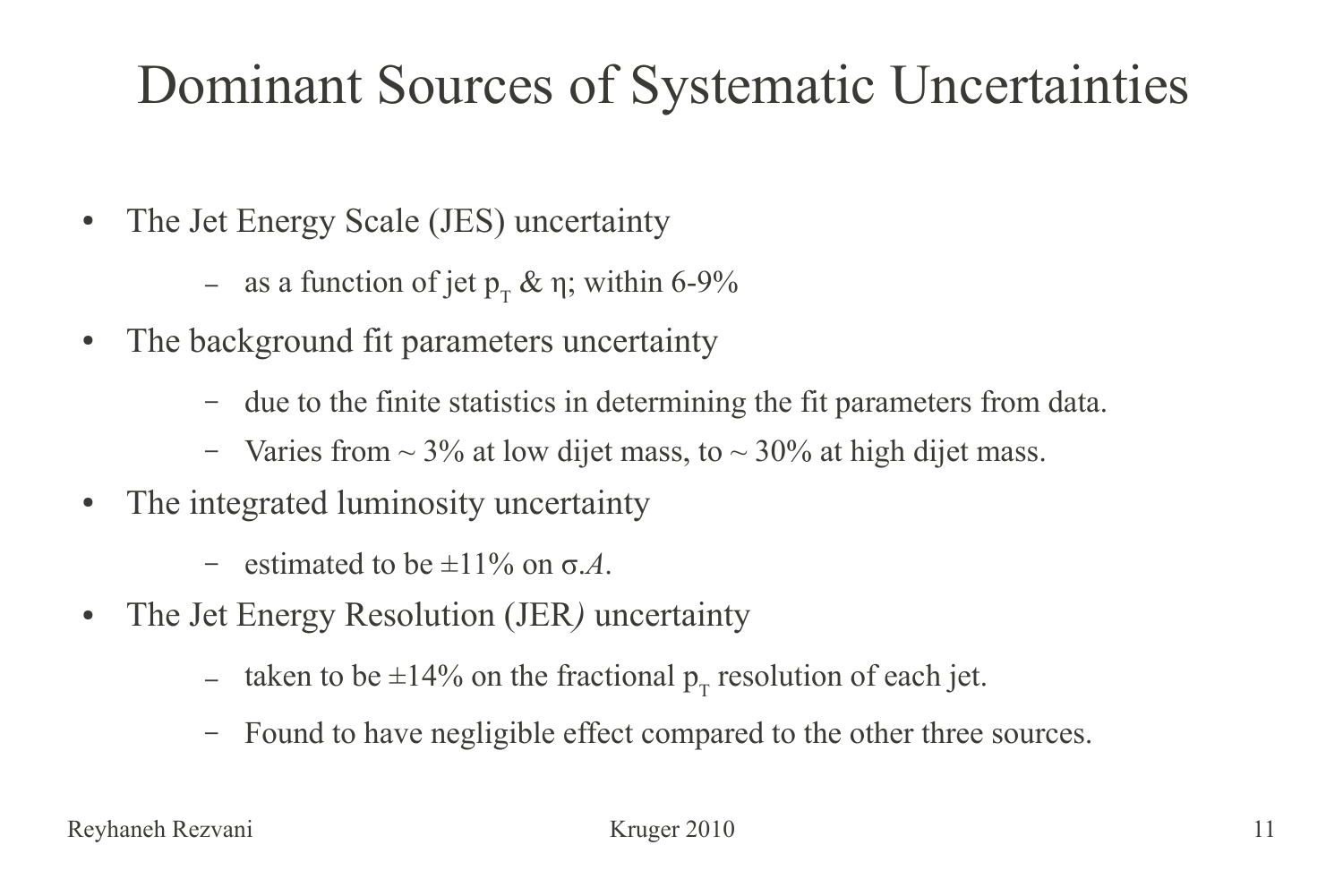## The 95% CL Upper Limits on σ.*A*

- Lower limits on the excited quark mass:
	- Intersection of the 95% CL curve with a theoretical prediction
	- Expected limits; by replacing data by pseudo-data\*

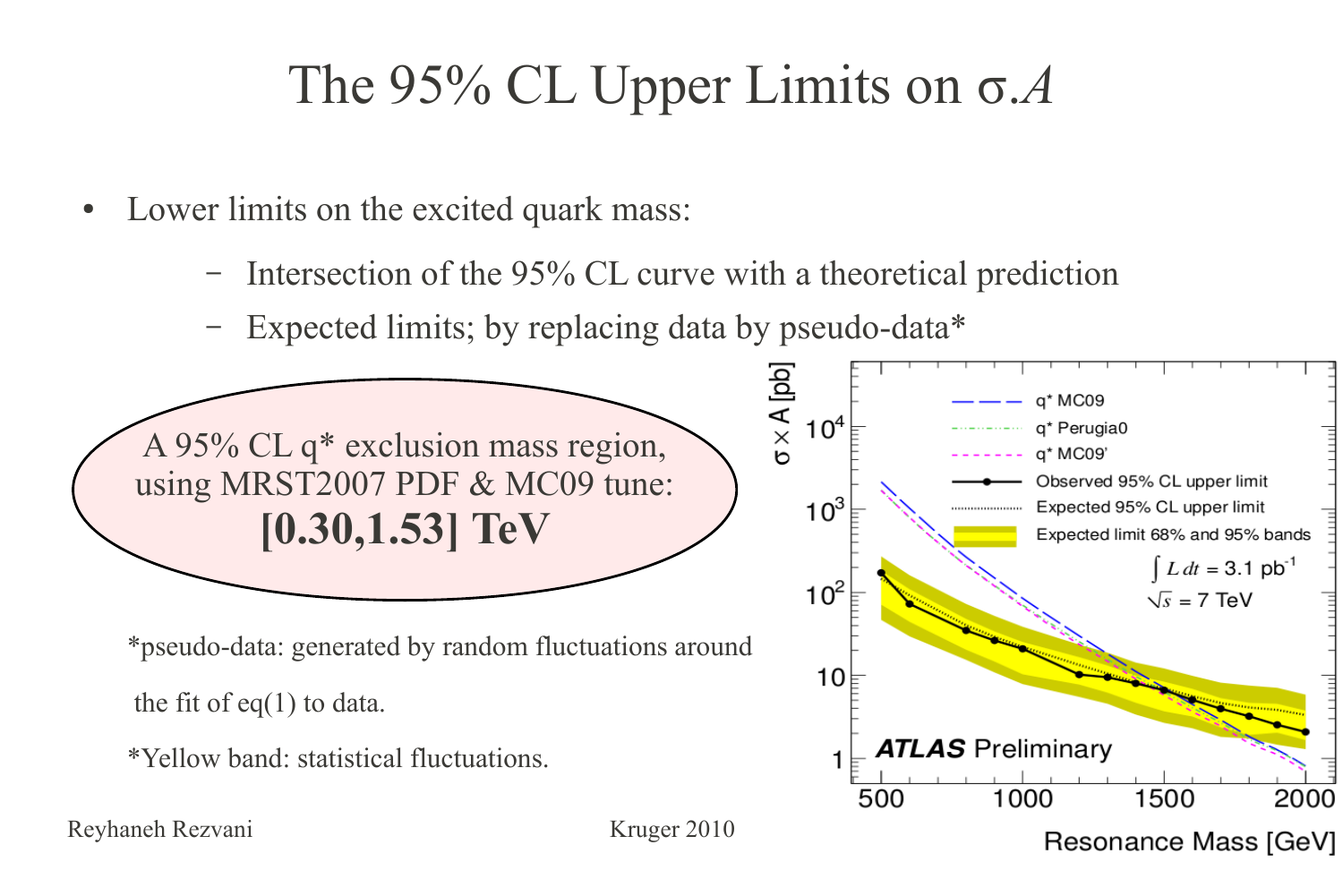# Dijet Centrality Ratio Searches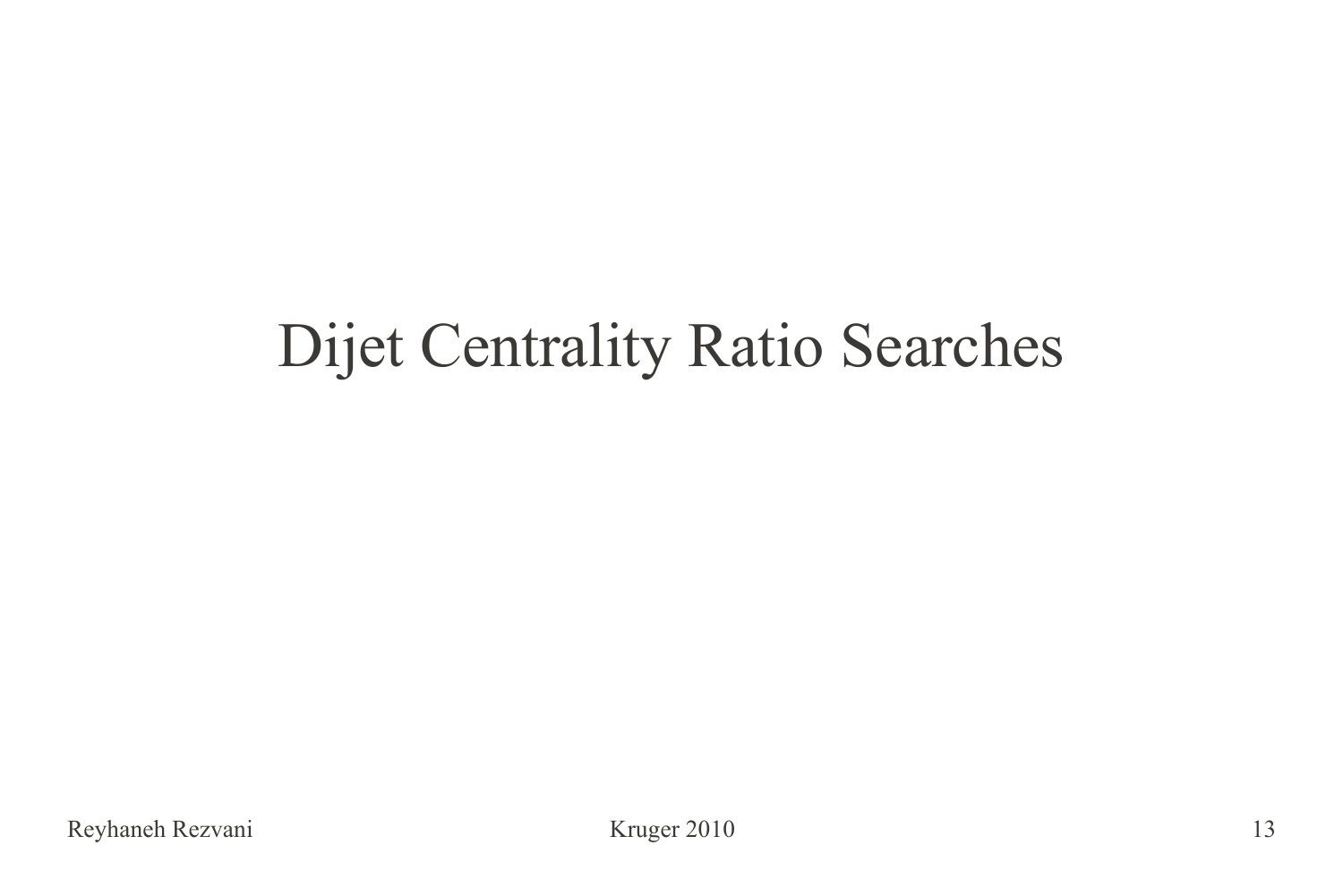#### Event Selection

- Select events with at least two jets;
	- Leading jet  $p_{\text{t}} > 60 \text{ GeV}, 2^{\text{nd}}$  jet  $p_{\text{t}} > 30 \text{ GeV}$ 
		- Asymmetric thresholds to avoid suppression of events with a  $3<sup>rd</sup>$  jet coming from radiation.
	- $\cdot$  | η | < 1.3 for the 2 highest pt jets
		- where the jet energy scale is known with high precision.
		- Central events:  $|\eta_{1,2}| < 0.7$  (R<sub>c</sub> definition; slide 4)
		- Non-central events :  $0.7 < |\eta_{12}| < 1.3$
- Veto on events with a poorly measured jet above 15 GeV
- Apply the standard event quality cuts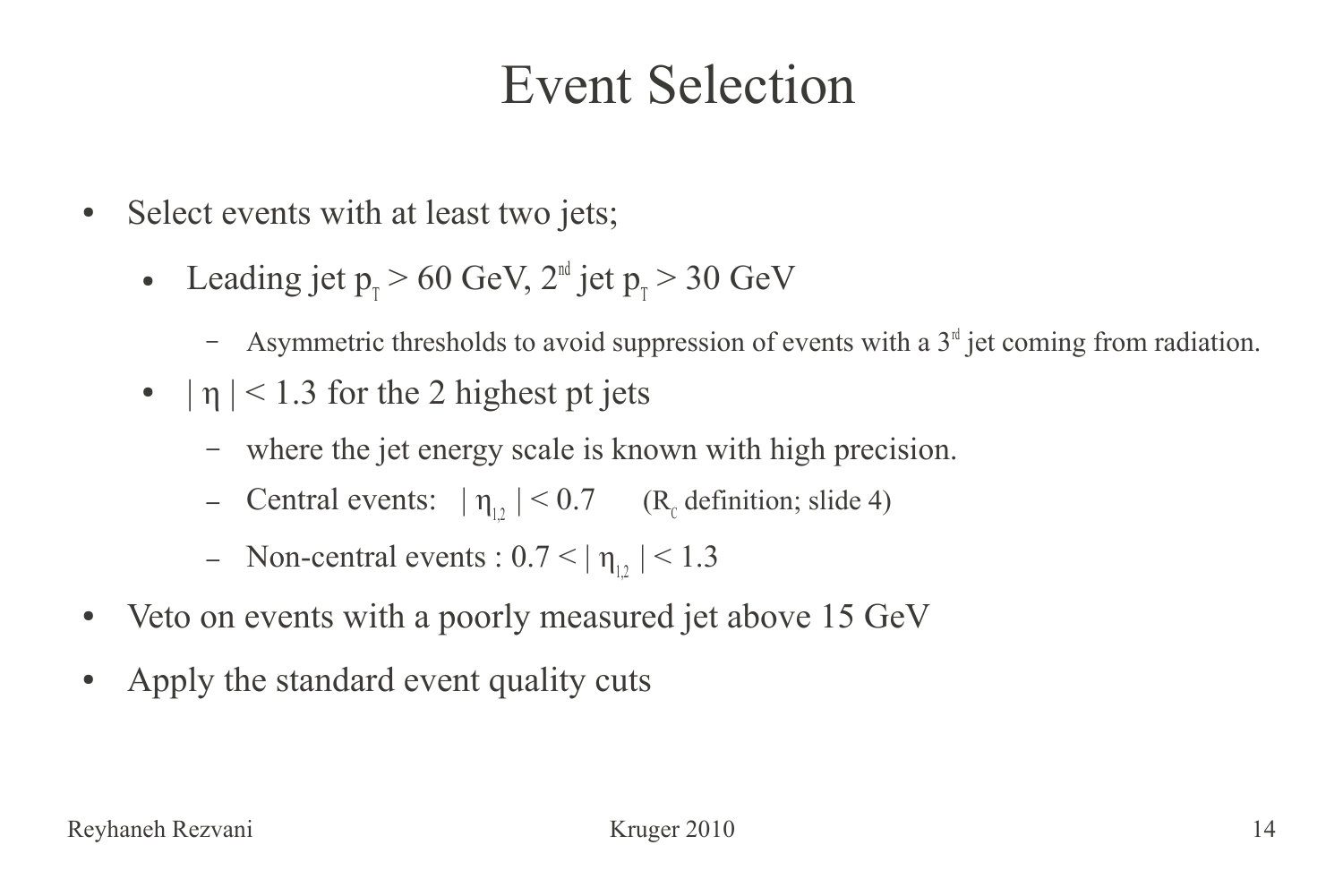#### Systematic Uncertainties

- Experimental uncertainties:
	- Jet Energy Scale;  $p_1 \& \eta$ -dependent; 5-7%

 $\rightarrow$  results an uncertainty of up to 7% on R<sub>c</sub>

- Theoretical uncertainties:
	- $NLO QCD$  renormalisation  $&$  factorisation scales
	- PDF uncertainties; up to  $2\%$ .
- Monte Carlo(MC) Pseudo-Experiments are generated to convolute these sources of uncertainties.

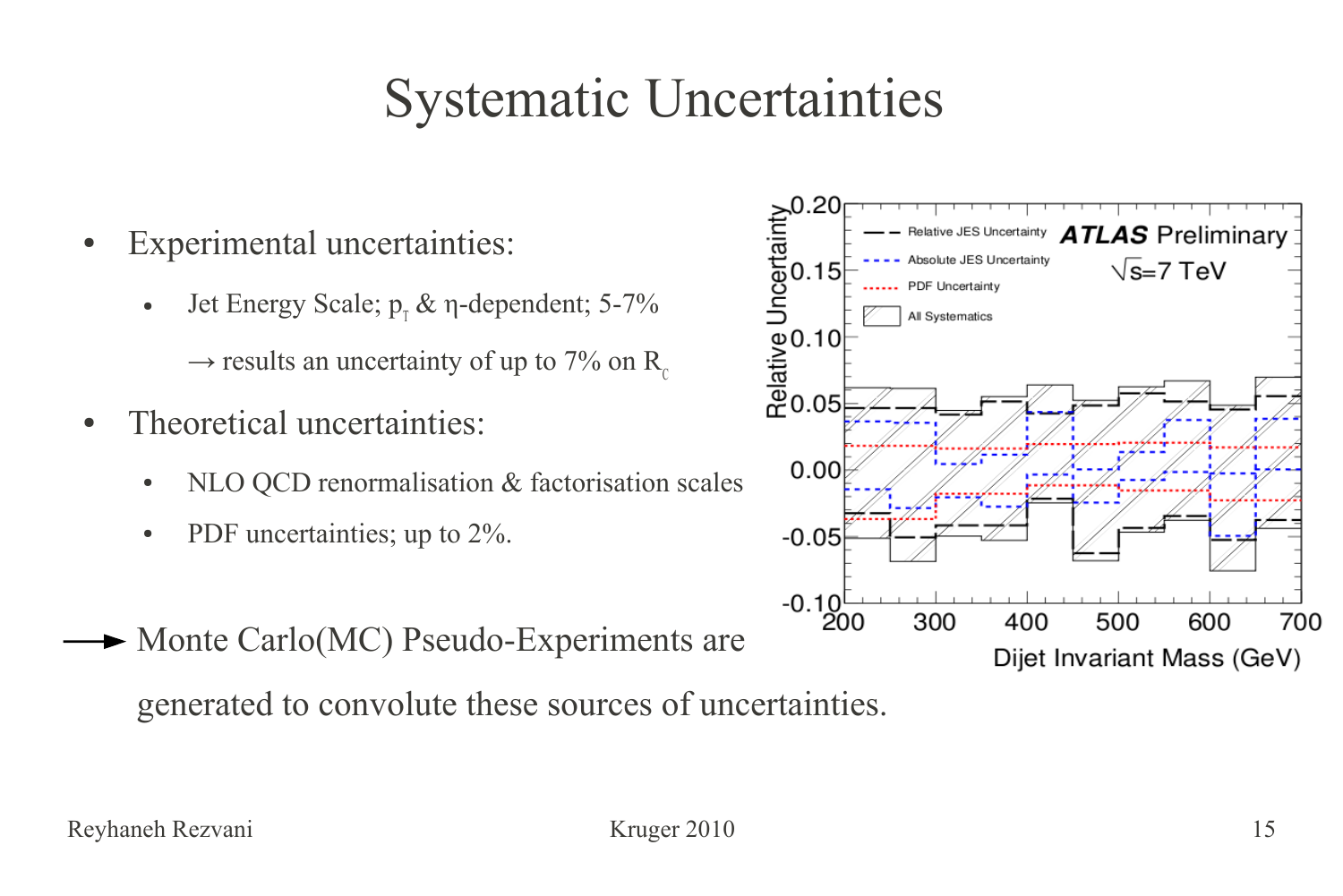#### Comparison to QCD, and Bayesian Limits on the Compositeness Scale Λ

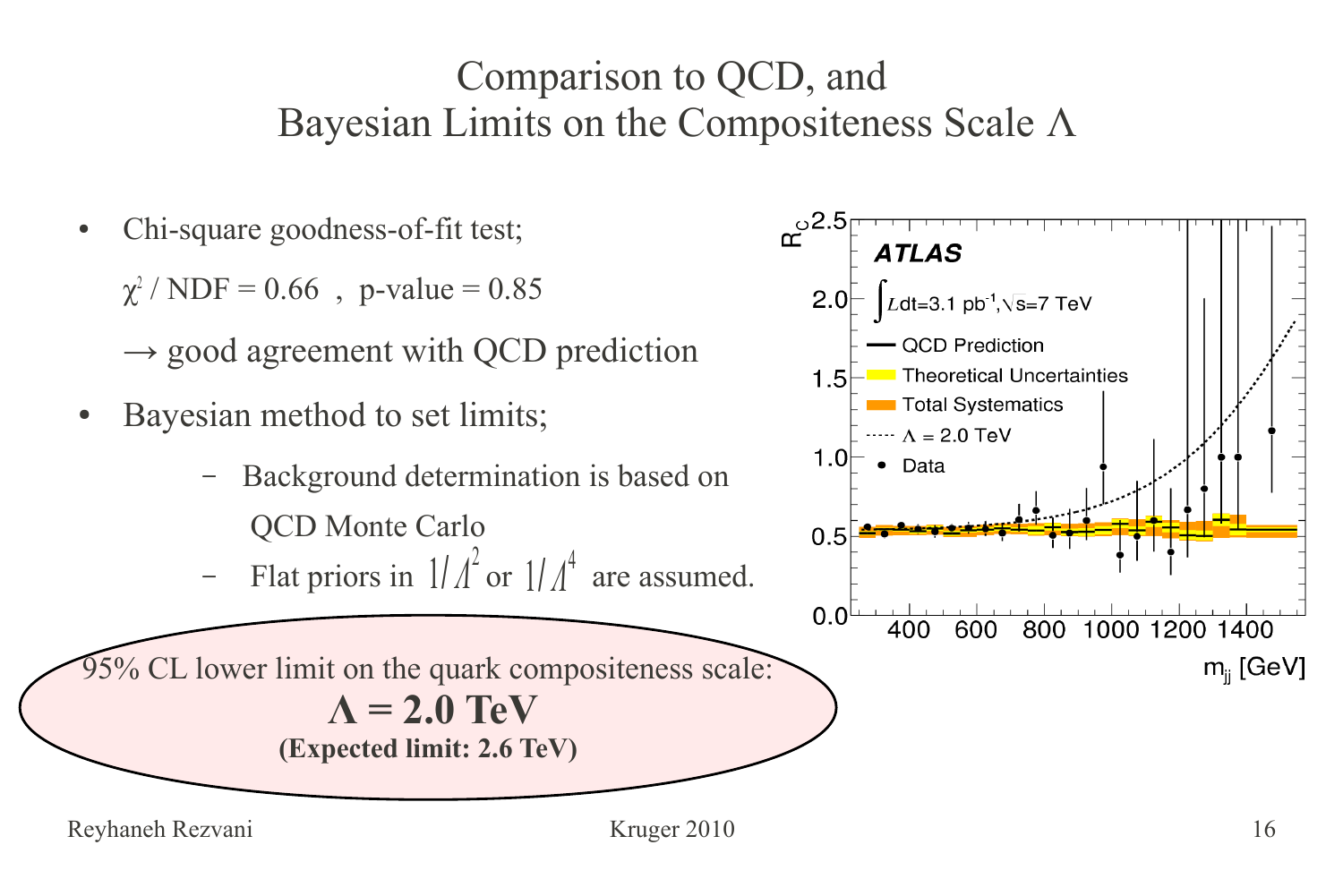# Summary

- Dijet resonance search;
	- Data agrees well with the fit; no evidence of resonance
	- 95% CL limit on the excluded region of the q\* mass with **3.1 pb-1: [0.3,1.53] TeV**

#### *[\[arXiv :1008.2461](http://arxiv.org/abs/1008.2461)]*

- Latest limit from Tevatron: [260,870] GeV [*[arXiv: 0812.4036\]](http://arxiv.org/abs/0812.4036)*
- Latest limit from CMS:  $[0.5, 1.58]$  TeV, with 2.9 pb<sup>-1</sup>
- Dijet centrality ratio search;
	- Good agreement with QCD
	- 95% CL lower limit of **2.0 TeV** on the compositeness scale, with **3.1 pb-1** *[\[arXiv: 1009.5069](http://arxiv.org/abs/1009.5069)]*
		- Latest limit from D0: 2.4 TeV, with different η cuts in R<sub>c</sub> definition: *[\[PRL 82: 2457–2462\]](http://prl.aps.org/abstract/PRL/v103/i19/e191803)*



*→ For the dijet χ distribution search, please see Lorraine Courneyea's slides [Tuesday Exotics Session] .*

Reyhaneh Rezvani Kruger 2010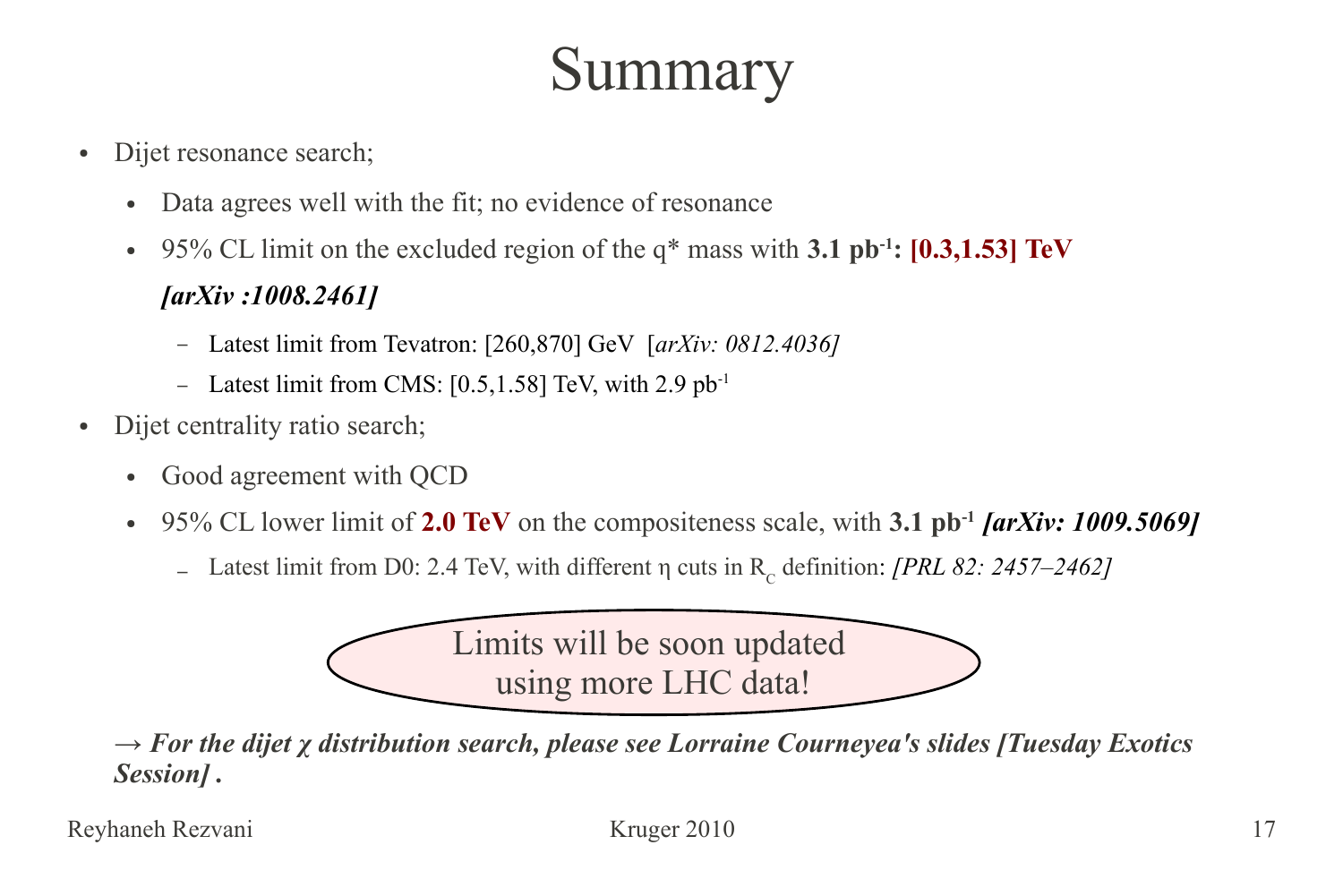# Back Up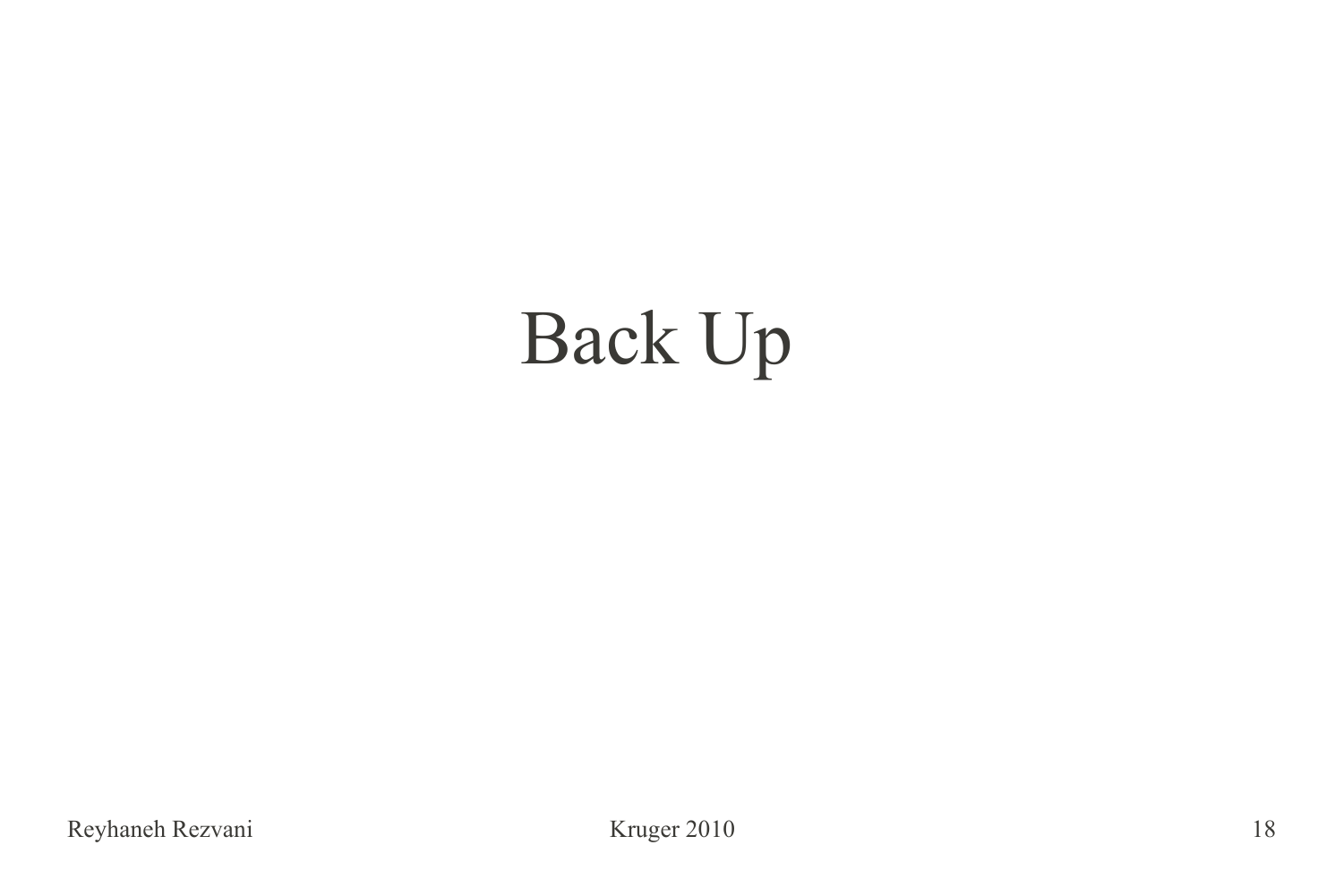#### Effect of Uncertainties on the Posterior

- All the four sources of uncertainties are treated as p<sub>τ</sub> and η-dependent *nuisance parameters* in the likelihood function
- Integrating the resulting posterior for each of the q<sup>\*</sup> masses  $\rightarrow$  95% CL upper limits

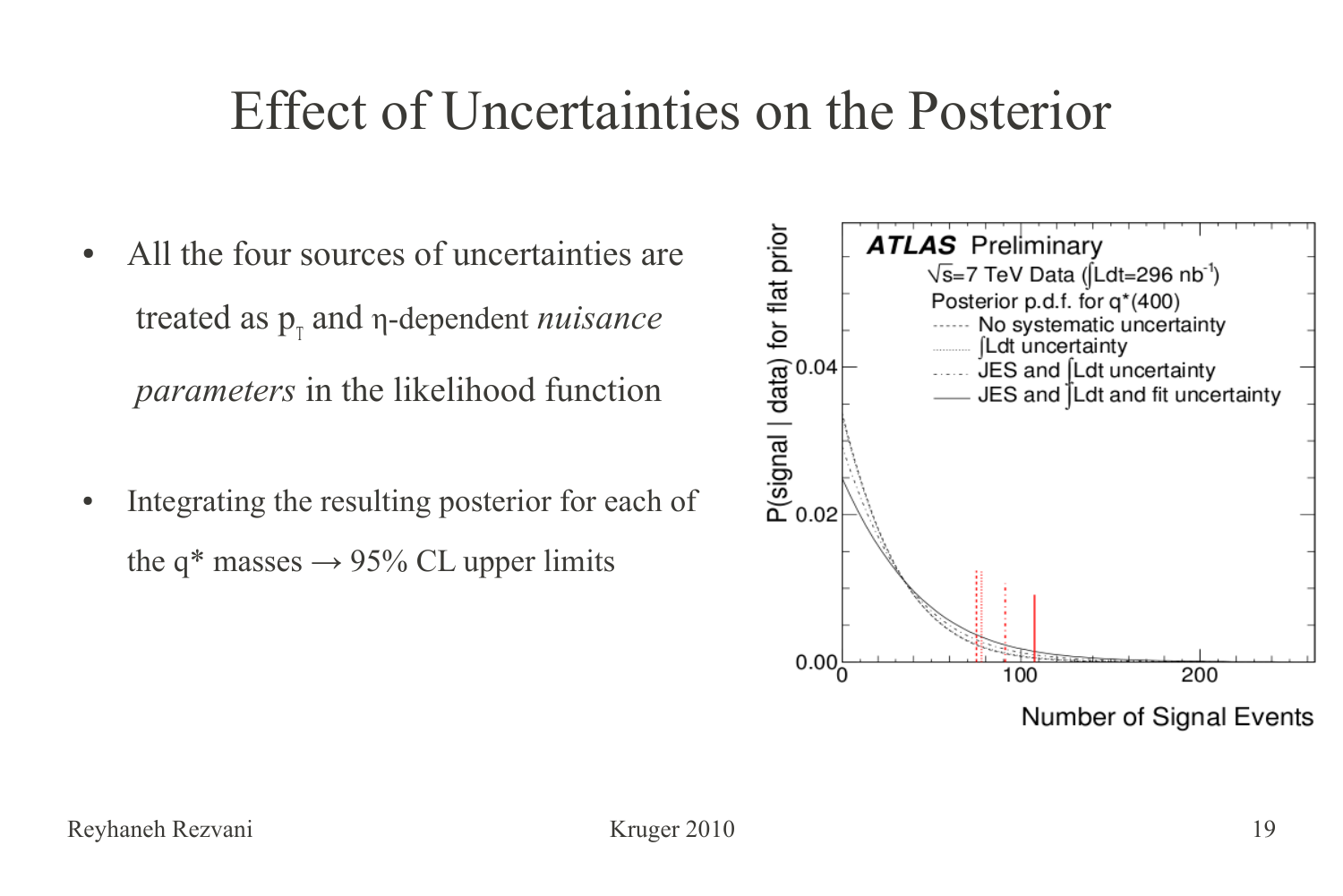#### Frequentist coverage of the Bayesian limit (Dijet Resonance Search)

- A series of pseudo-experiments to determine the *coverage* of the 95% CL Bayesian limits;
	- *The fraction of pseudo-experiments with number of signal yield in the Bayesian confidence interval.*
- The coverage probabilities lie in the vicinity of  $95\% \rightarrow$  compatibility between Bayesian & Frequentist approaches.



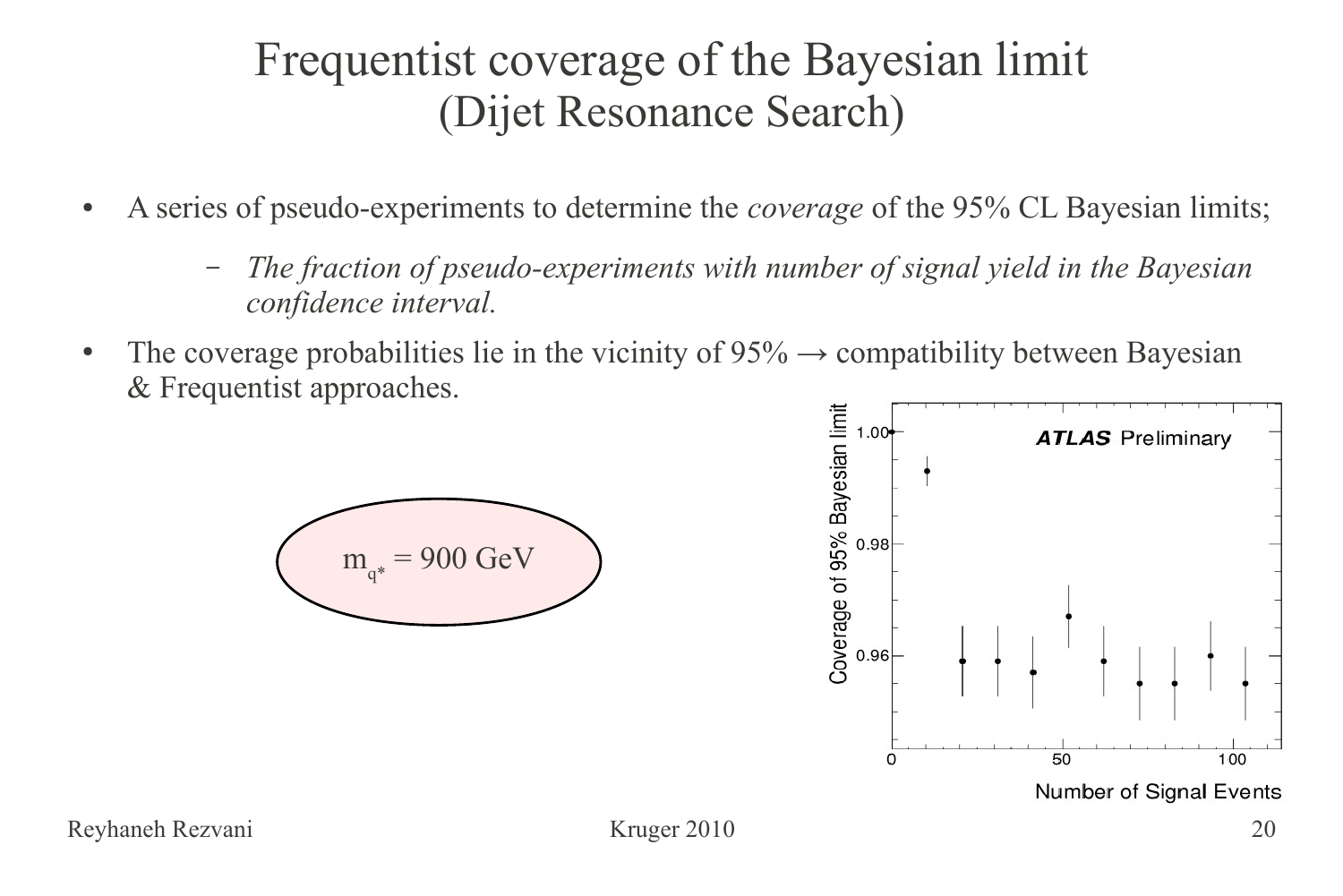#### Comparing data to LO QCD from Pythia (Dijet Resonance Search)

- Smaller p-values compared to those computed from the fit to  $eq(1)$ 
	- Data agrees less well with the LO Pythia QCD prediction than with the fit.

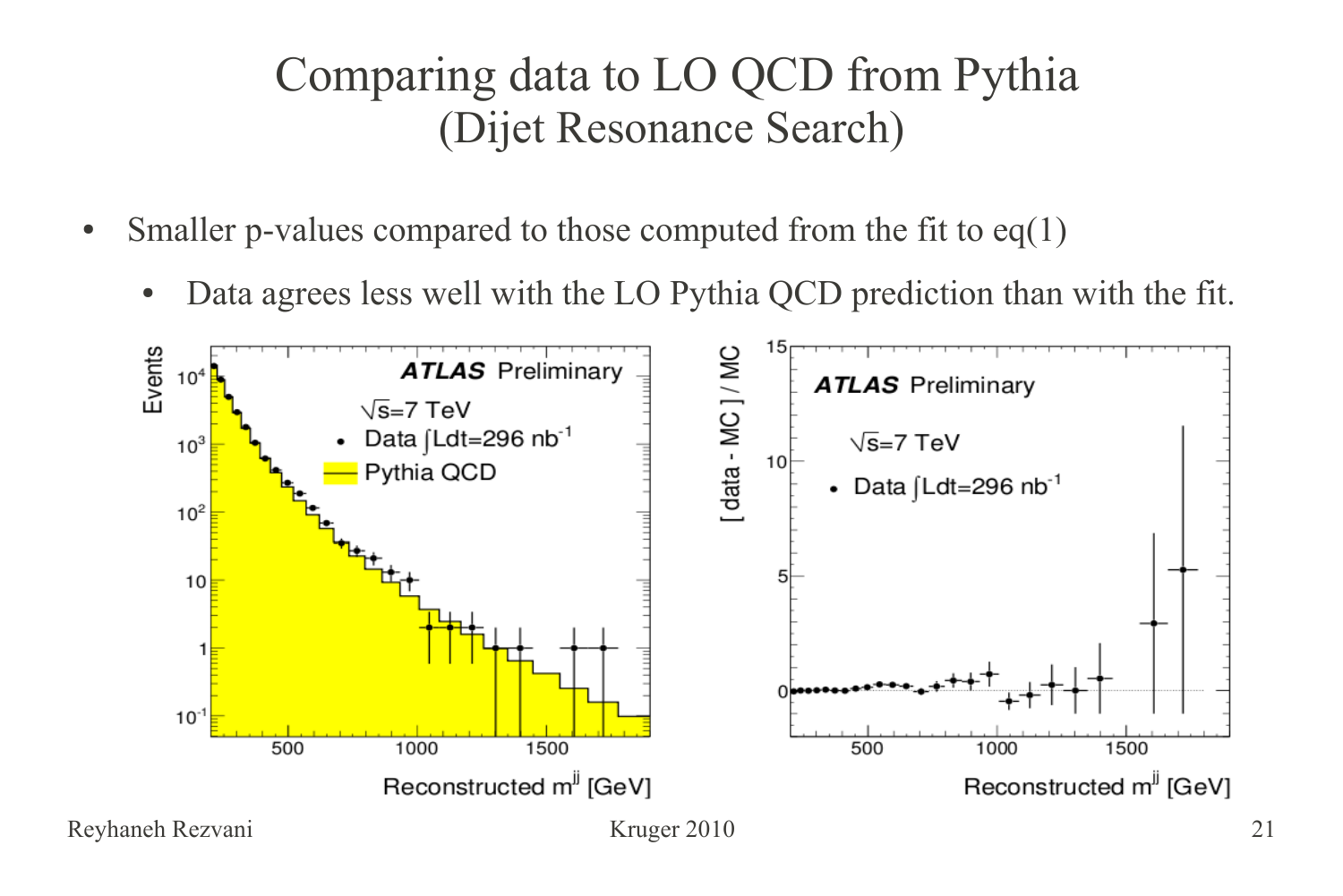# Complete Event Selection

- At least one primary collision vertex with at least 5 tracks associated to it.
- Only jets with  $|\eta| < 2.8$  are considered:
	- to avoid regions where the jet calibration has unknown systematic uncertainties.
- P<sub>T</sub> Cut of the leading jet; based on the Level 1 jet trigger plateau
- P<sub>T</sub> Cut of the next-to-leading jet; based on the jet reconstruction efficiency
- Bad quality jets:
	- Single-cell jets in the Hadronic End-Caps (HEC)
	- jets with bad-quality cells in the Electromagnetic calorimeter
	- Out-of-time jets (from large out-of-time energy depositions in the calorimeter)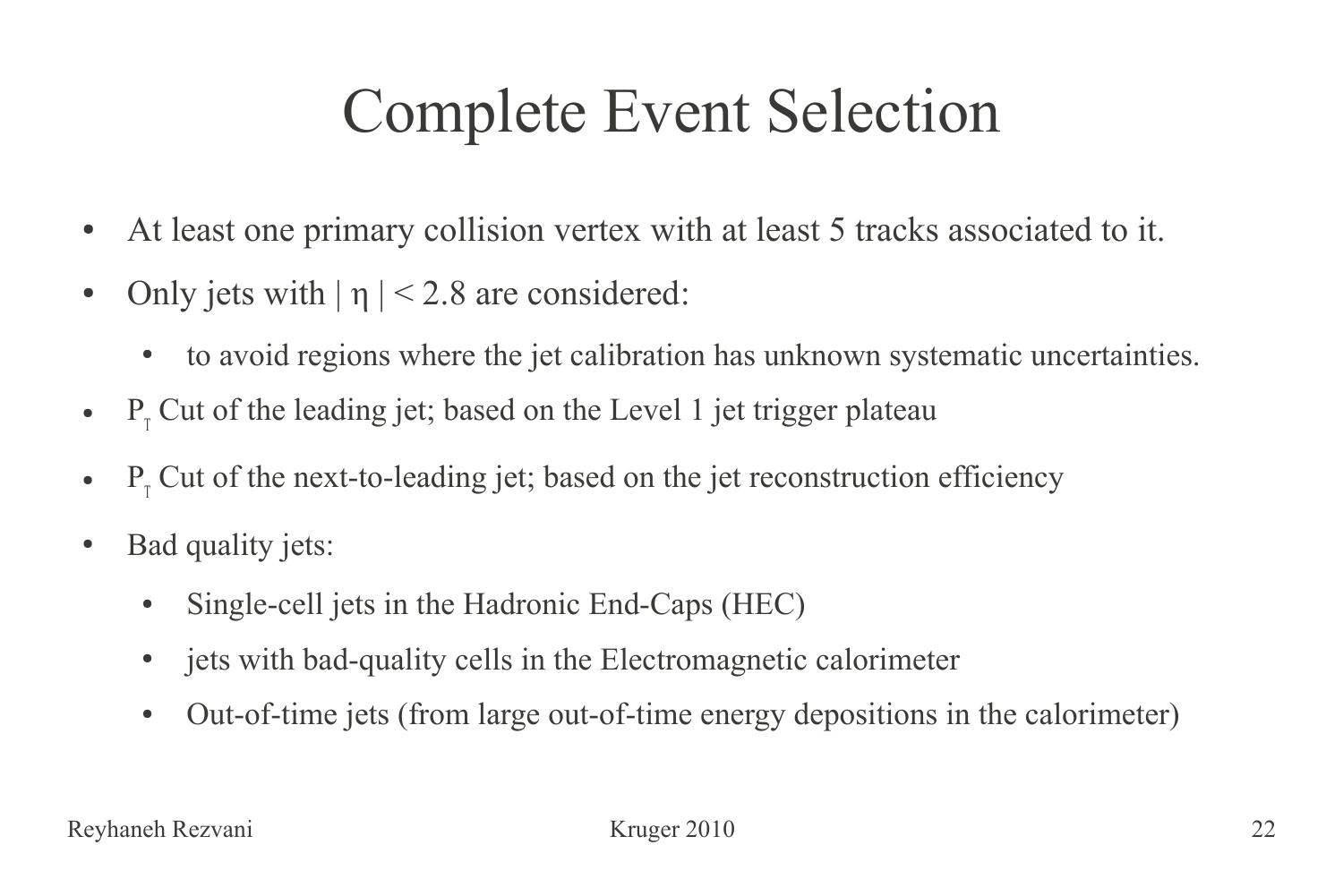## q\* mass limits with various PDFs

- $0.3 < m < 1.53$  TeV (expected limit: 1.51 TeV) [MRST2007 LO\*]
- $\bullet$  0.3  $\leq$  m  $\leq$  1.45 TeV (expected limit: 1.43 TeV) [CTEQ6L]